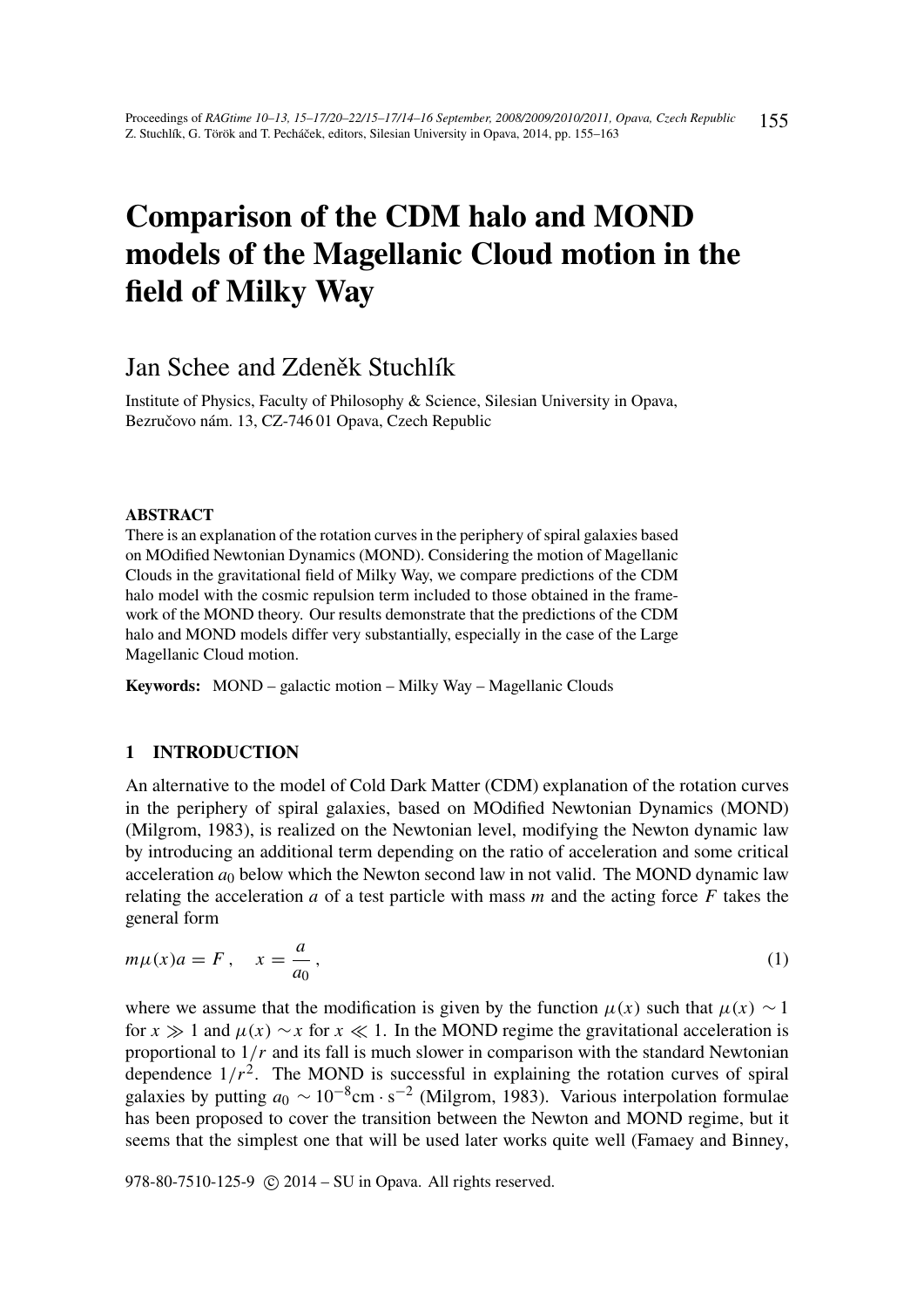# 156 *J. Schee and Z. Stuchlík*

2005; Iorio, 2009). The compatibility of MOND with data from Solar System was discussed in a number of works (Sereno and Jetzer, 2006; Iorio, 2008). However, it is of high relevance to test its predictions in the case of the motion of satellite galaxies.

A relativistic covariant formulation of the MOND theory was discussed by (Bekenstein and Milgrom, 1984; Bruneton and Esposito-Farese, 2007; Zhao, 2007; Milgrom, 2008). ` There are some other non-standard approaches to explanation of the galactic rotation curves without using the CDM (Iorio, 2009). Of special interest is MOdified Gravity (MOG) – a fully covariant gravity theory where a massive vector field coupled to matter exists, giving a Yukava-like modification of gravity (Moffat and Toth, 2009), but here we restrict our attention to the MOND theory.

It is of high interest to test the gravitational influence of the Milky Way on its close companions. For example, the motion of the tidal debris of the Sagittarius dwarf at 17.4 kpc from the Milky Way center was studied (Read and Moore, 2005). However, there is another important possibility for such testing due to the closest galaxies to the Milky Way, namely the Magellanic Clouds. They have their total mass much smaller than the Milky Way total mass – their mass is estimated to be smaller than  $(1/10)M_{\text{MW}}$ . Further, their distance from the Milky Way exceeds substantially its dimension. Therefore, the Magellanic Clouds can be well approximated as test particles moving in the gravitational field of the Galaxy.

Quite recently it has been shown that the cosmic repulsion inferred from the cosmological observations (Riess et al., 2004) seems to be very important for determining the character of the satellite galaxy motion and their trajectories in the standard framework of the Galaxy model with the CDM halo (Stuchlík and Schee, 2011). The effects of the cosmological constant are on the 10 per cent level or higher, if we consider the binding mass of Milky Way relative to SMC and LMC through their initial positions and velocities. The results of the models of the motion put serious doubts on the binding of the LMC to the Milky Way if the CDM halo model is the relevant one – see also Besla et al. (2007). Nevertheless, the problem of LMC binding remains to be open due to uncertainties in determination of the initial velocity due to the Galaxy rotation velocity (Shattow and Loeb, 2009; Stuchlík and Schee, 2011). We compare here the predictions of the CDM halo model of the Galaxy gravitational field to those given by the MOND model of the satellite galaxy motion. Since the role of the cosmological constant has been shown to be important in the CDM halo model, we add the cosmic repulsion potential in the Newtonian limit

$$
U_A = -\frac{\Lambda c^2}{6}r^2,\tag{2}
$$

to the CDM halo model – see Stuchlík and Schee (2011). On the other hand, we do not include the effects of the cosmic repulsion into the MOND model, since the trajectories predicted by the model are much closer to the Galaxy, being limited to regions where the role of the cosmic repulsion has to be suppressed. The Galaxy gravitational field is reflected by the (ellipsoidal) potential of the Galaxy disc and (spherical) potential of the Galactic bulge (Binney and Tremaine, 1987). For simplicity these can be substituted by a spherical Newtonian potential of a point source located at the Galaxy centre and having total mass of the visible Galaxy, since the motion of Magellanic Clouds is restricted to regions distant to the visible Galaxy.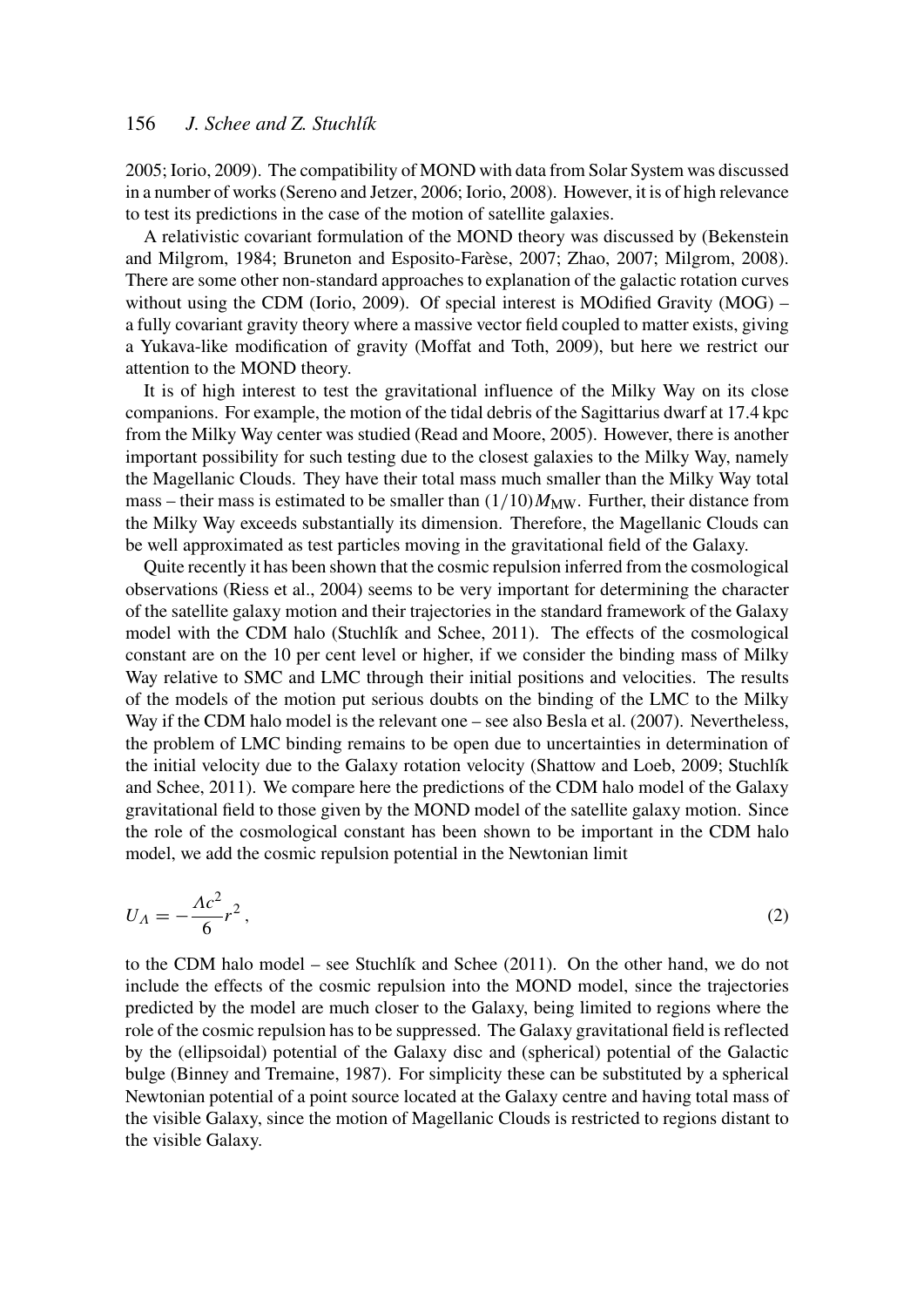#### 2 THE GALAXY GRAVITATIONAL FIELD

The Galaxy is represented by its visible, baryonic parts, i.e. by the disk and the bulge that could be considered as central point sources, neglecting the non-sphericity of the Galaxy disc. The recent estimate of the total baryonic mass of the Galaxy is

$$
M = 6.5 \times 10^{10} M_{\odot} \tag{3}
$$

with the composition given by  $M_{\text{disc}} = 5 \times 10^{10} M_{\odot}$  and  $M_{\text{bulge}} = 1.5 \times 10^{10} M_{\odot}$  (Mc-Gaugh, 2008; Xue et al., 2008; Iorio, 2009).

The elliptical gravitational potential of the Galactic disk reads

$$
U_{\text{disc}} = -\frac{\xi G M_{\text{disc}}}{\sqrt{x^2 + y^2 + \left(k + \sqrt{z^2 + b^2}\right)^2}},\tag{4}
$$

while the galactic bulge potential is simulated by

$$
U_{\text{bulge}} = -\frac{GM_{\text{bulge}}}{r+c},\tag{5}
$$

where  $\xi = 1$ ,  $k = 6.5$  kpc,  $b = 0.26$  kpc,  $c = 0.7$  kpc. We shall compare, for completeness, the effect of the detailed potential

$$
U = U_{\text{disc}}(M_{\text{disc}}) + U_{\text{bulge}}(M_{M_{\text{bulge}}})
$$
\n(6)

and the point Newtonian potential  $U_{PN}(M_G)$ .

# 3 THE MOND MODEL OF GRAVITATIONAL INTERACTIONS ON COSMIC **SCALES**

The MOND is invented in order to enable explanation of matter motion in the outer parts of galaxies, including the Milky Way, where discrepancy between the rotation curves of matter and the gravitational effect of galactic visible matter is observed. Usually, this discrepancy is explained by the effect of an invisible CDM, while MOND is trying to explain it by modification of the Newton dynamical law (Milgrom, 1983), modifying the acceleration of matter at large distances from the galaxy center.

#### 3.1 Modification of the Newton gravitational law

Considering the Newtonian gravitational force, the MOND dynamical law reads

$$
m\mu(x)a = -G\frac{Mm}{r^2},\tag{7}
$$

where  $\mu(x)$  is the modifying acceleration function,  $x = a/a_0$  is its argument determining the magnitude of the modification and  $a_0$  is the critical acceleration specifying the limit of validity of the standard Newtonian mechanics. From fitting of rotational curves in the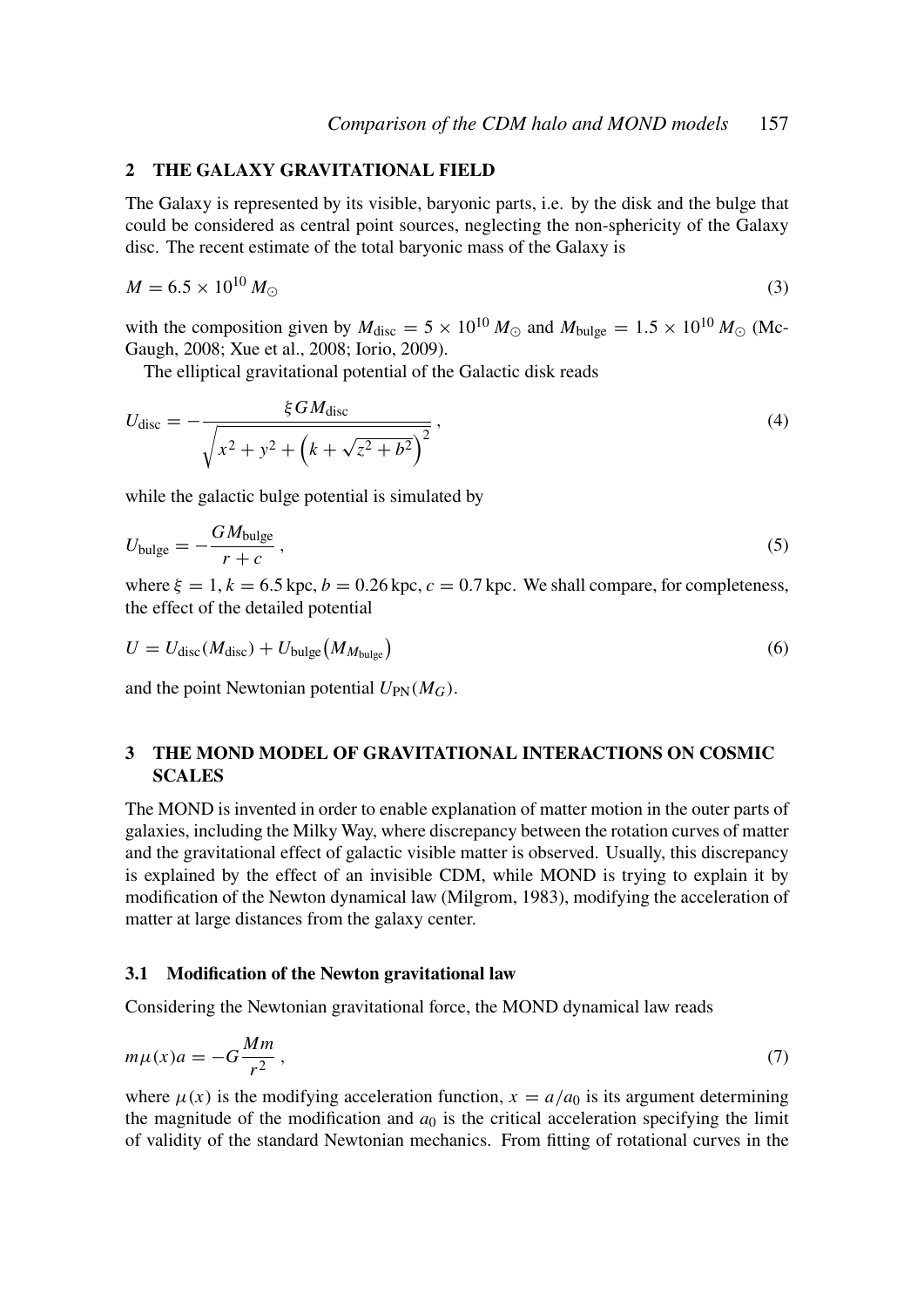

Figure 1. Comparison of MOND model with CDM models with different gravitational potentials  $U_{\text{PN}} + U_{\text{halo}} (top)$ ,  $U_{\text{disk}} + U_{\text{bulge}} + U_{\text{halo}} - Ac^2 r^2/6$  (*bottom*) is plotted. On the left the trajectories of SMC are plotted. There are three types of dots in the plot. Big black refers to the time instant  $t = 0$ , the small dots refer to the time instant  $t = 5$  Gyr and big colored dots refer to the time instant  $t = 10$  Gyr. The red color dots belong to dashed lines and blue ones to the solid lines. On the right the functions  $\delta r = r_1 - r_2$  and  $\delta v = v_1 - v_2$  are plotted where index 1 refers to MOND model and index 2 refers to CDM model.

Milky Way and other spiral galaxies the critical acceleration is established to be (Begeman et al., 1991)

$$
a_0 = 1.2 \times 10^{-10} \text{m} \cdot s^{-2}
$$
 (8)

giving thus the acceleration scale. Then in terms of the interpolation function  $\mu(x)$  the actual acceleration is related to the Newtonian one by  $\mathbf{a}_N = \mu(x)\mathbf{a}$  (McGaugh, 2008).

Clearly, for any gravitating mass a critical radius  $r_0$  related to the critical acceleration can be defined by the relation

$$
r_0 = \left(\frac{GM}{a_0}\right)^{1/2} \tag{9}
$$

that represents a critical distance from the source of the gravitational field beyond which the MOND regime becomes effective. Using the critical value of  $a_0$  determined by fitting the rotational curves of galaxies (8) and the total mass of the visible galactic disc and bulge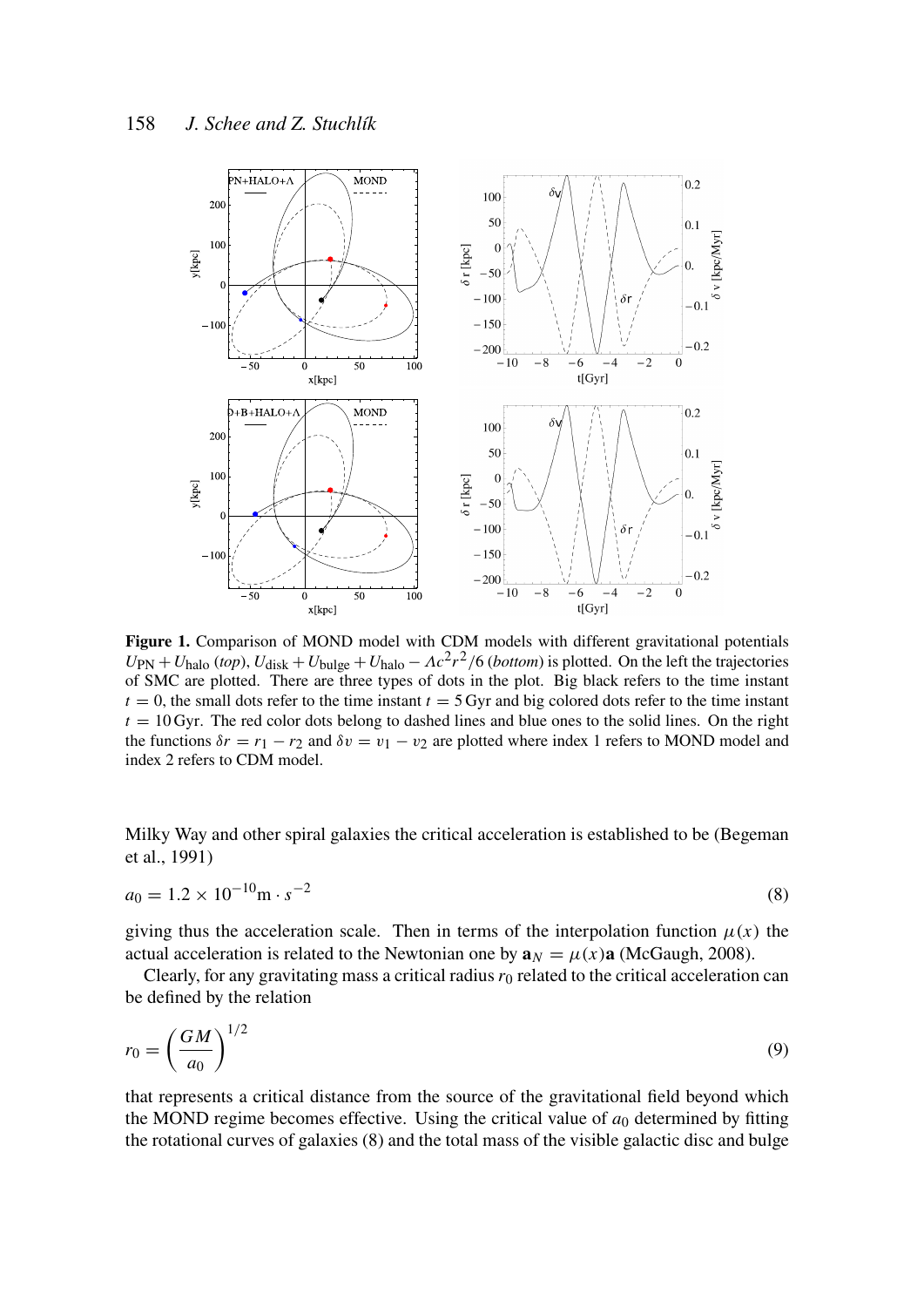

Figure 2. Comparison of MOND model with CDM models with different gravitational potentials  $U_{\text{PN}} + U_{\text{halo}} (top)$ ,  $U_{\text{disk}} + U_{\text{bulge}} + U_{\text{halo}} - Ac^2 r^2/6$  (*bottom*) is plotted. On the left the trajectories of LMC are plotted. There are three types of dots in the plot. Big black refers to the time instant  $t = 0$ , the small dots refer to the time instant  $t = 5$  Gyr and big colored dots refer to the time instant  $t = 10$  Gyr. The red color dots belong to dashed lines and blue ones to the solid lines. On the right the functions  $\delta r = r_1 - r_2$  and  $\delta v = v_1 - v_2$  are plotted where index 1 refers to MOND model and index 2 refers to CDM model.

of the Milky Way ( $M \sim 6.5 \times 10^{10} M_{\odot}$ ), we arrive at the characteristic radius relevant for the Milky Way

$$
r_0 \sim 2.62 \times 10^{20} \,\mathrm{m} \sim 8.45 \,\mathrm{kpc} \,. \tag{10}
$$

representing nearly 2/3 of the visible Galaxy extension.

#### 3.2 The modification function and the critic acceleration

The modification function  $\mu(x)$  interpolating transition between the Newtonian and fully MOND regimes was originally given in the form (Bekenstein and Milgrom, 1984)

$$
\mu(x) = \frac{x}{\left(1 + x^2\right)^{1/2}}\,. \tag{11}
$$

However, there is a simpler possibility (Famaey and Binney, 2005)

$$
\mu(x) = \frac{x}{1+x} \tag{12}
$$

that yields better results in fitting the rotation velocity curves in the Milky Way and galaxy NGC 3198 (Zhao and Famaey, 2006; Famaey et al., 2007). The effective MOND "gravita-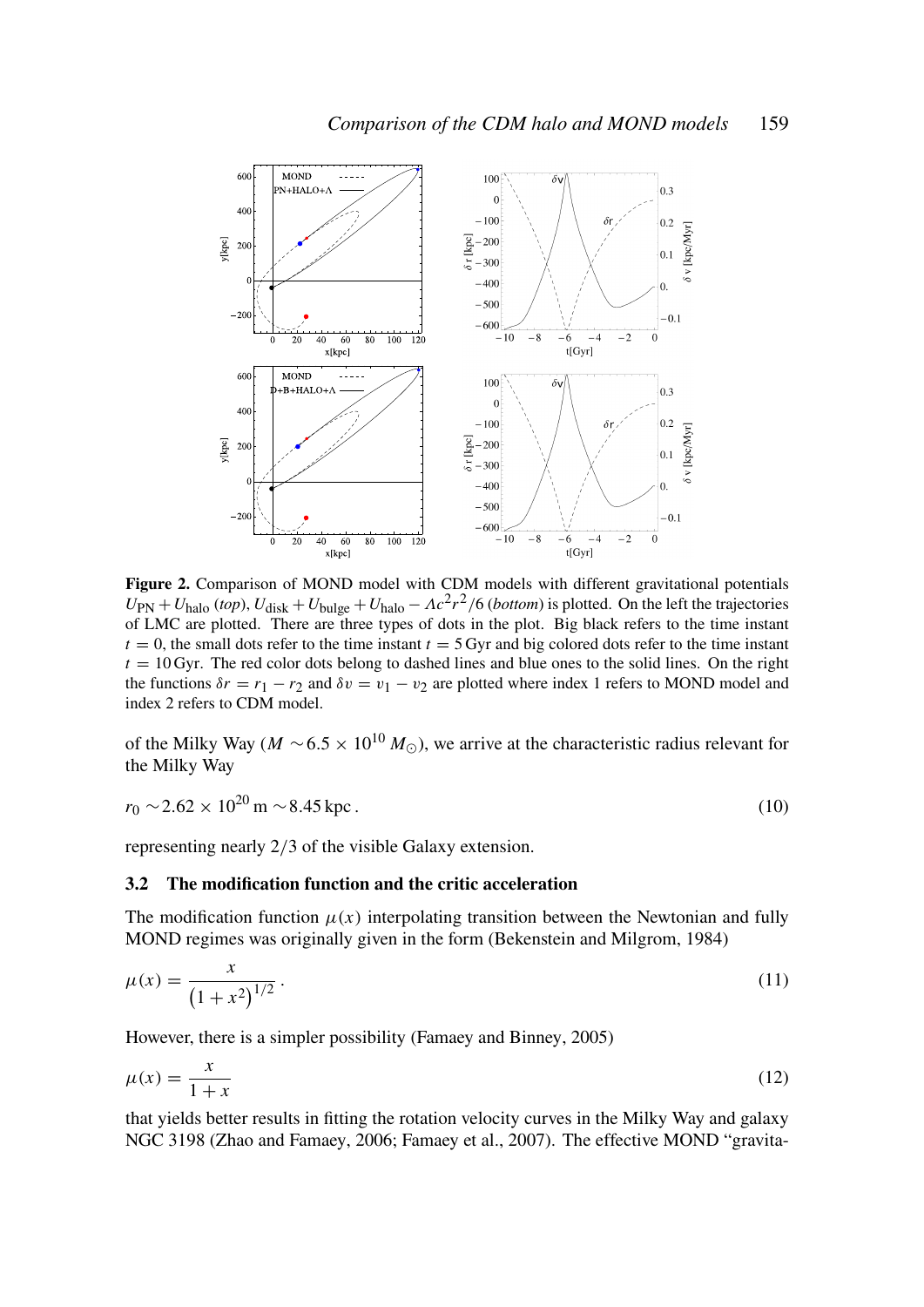# 160 *J. Schee and Z. Stuchlík*

tional" acceleration can then be given by (Iorio, 2009)

$$
a = \frac{a_N}{2} \left[ 1 + \left( 1 + \frac{4a_0}{a_N} \right)^{1/2} \right].
$$
 (13)

Using the critical radius  $r_c$ , we can express the MOND acceleration in the form

$$
a = -\frac{1}{2} \frac{GM}{r^2} \left[ 1 + \left( 1 + \frac{4r^2}{r_0^2} \right)^{1/2} \right].
$$
 (14)

## 3.3 Modified gravitational potential and the motion of Magellanic Clouds around Milky Way

The MOND theory can be expressed by a modification of the Newtonian gravitational potential. The form of this modification is determined by the function  $\mu(x)$  and using the explicit form of this function (12) we obtain the MOND gravitational potential in the form

$$
\Phi_{\text{MOND}} = \frac{GM}{2r} + \frac{GM}{2r} \sqrt{1 + \frac{4r^2}{r_0^2}} - \frac{GM}{r_0} \sinh^{-1} \left(\frac{2r}{r_0}\right). \tag{15}
$$

Notice that we assume spherically symmetric source of gravity neglecting thus all the details of the galactic gravitational field; of course, we do not consider the CDM halo gravitational potential. In general (non-relativistic) non-spherical situations the modified Poisson equation (Bekenstein and Milgrom, 1984)

$$
\nabla \cdot \left[ \mu \left( \frac{|\nabla U|}{a_0} \right) \nabla U \right] = 4\pi G \varrho \tag{16}
$$

must be used to determine the MOND potential and, consequently, acceleration. Of course, for our purposes, the gravitational acceleration given by Eq. (15) corresponding to the simplest version of MOND using the spherically symmetric acceleration formula is quite convenient. We consider the point source with  $M_G = M_{disk} + M_{bulge}$ .

# 4 CDM HALO MODEL

The dark matter halo is assumed spherical and its gravitational potential can be represented by the logarithmic formula of the form (Binney and Tremaine, 1987)

$$
U_{\text{halo}} = v_{\text{halo}}^2 \ln(r^2 + d^2),\tag{17}
$$

where  $v_{\text{halo}} = 114 \text{ km} \cdot \text{s}^{-1}$  and  $d = 12 \text{ kpc}$ . This halo model implies the halo mass formula

$$
M_{\rm halo} = \frac{2v_{\rm halo}^2 r^3}{G(r^2 + d^2)}
$$
 (18)

giving mass of the Galaxy halo (Iorio, 2009)

$$
M_{\text{halo}}(r = 60 \,\text{kpc}) = 3.5 \times 10^{11} \, M_{\odot} \tag{19}
$$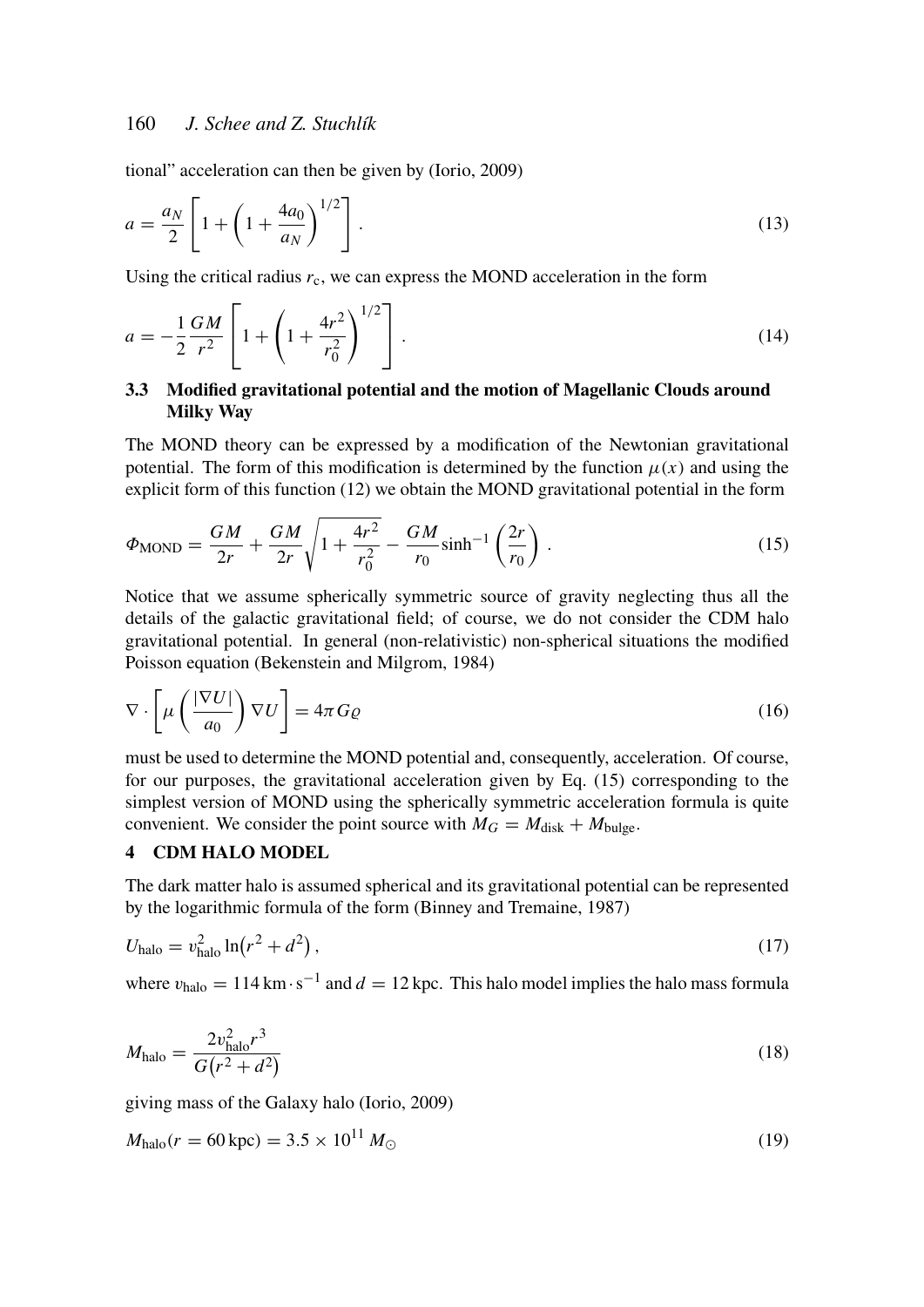in agreement with value of  $M_{\text{halo}}(r = 60 \text{ kpc}) = (4.0 \pm 0.7) \times 10^{11} M_{\odot}$  used in (Xue et al., 2008). For different models of the CDM halo (see, e.g. Einstein, 1939; Lake, 2004; Haager, 1997, 1998; Saxton and Ferreras, 2010).

For halos more extended, crossing the radius of*r* ∼ 60 kpc corresponding approximately to the present positions of both the SMC and LMC, the halo mass and its influence on the motion of the Magellanic Clouds will be higher. For details see Stuchlík and Schee (2011) where the halo extension and its mass are controlled by the so called cut-off radius, assuming the same conditions to be fulfilled at the reference radius of *r* ∼60 kpc. Here we adopt the results of Xue et al (Xue et al., 2008) giving the CDM halo mass  $M_{halo} = 1 \times 10^{12} M_{\odot}$ . For simplicity, we do not consider here the role of the dynamical friction Mulder (1983) on the motion of the SMC and LMC through the CDM halo. Of course, the dynamic friction effect is irrelevant for the MOND model since it does not assume any halo.

#### 5 MOTION OF MAGELLANIC CLOUDS AROUND MILKY WAY

The visible Galaxy gravitational field will be common for both the CDM and MOND models. For completeness, we use the detailed and simplified point potential of the visible Galaxy composed with the CDM halo and  $\Lambda$  term.

|  | $x \qquad \qquad y \qquad \qquad z$                                     |  |  | $x \qquad y \qquad z$                                       |  |
|--|-------------------------------------------------------------------------|--|--|-------------------------------------------------------------|--|
|  | $x_i$ 15.3 -36.9 -43.3<br>$v_i$ -87 $\pm$ 48 -247 $\pm$ 42 149 $\pm$ 37 |  |  | $x_i$ -0.8 -41.5 -26.9<br>$v_i$ -86 ± 12 -268 ± 11 252 ± 16 |  |

Table 1. Galactocentric coordinates (in kpc) and velocity components (in  $km·s^{-1}$ ) of SMC ( $r_0 =$ 58.9 kpc,  $v_0 = 302 \pm 52$  km/s).

Table 2. Galactocentric coordinates (in kpc) and velocity components (in  $km·s^{-1}$ ) of LMC ( $r_0 =$ 49.5 kpc,  $v_0 = 378 \pm 18$  km/s).

When alternative explanations of galactic rotation velocity curves are considered, based on modified gravitational laws, the CDM halos are not taken into account and only the Galactic mass inferred mainly from the electromagnetic radiation emitted by the baryonic mass is considered.

In the MOND framework only the point source is considered, as the role of the detailed potential is shown to negligible. The recent motion of the Magellanic Clouds is characterized by their position and the velocity relative to the Galaxy plane that are presented in the Table 1 for the Small Magellanic Cloud (SMC) and in Table 2 for the Large Magellanic Cloud (LMC) (Iorio, 2009). These positions and velocities, given in the so called Galactocentric reference system (Shattow and Loeb, 2009) are taken as initial conditions in the integration of the motion equations giving trajectory of SMC and LMC in the field of the Galaxy.

We have confronted the trajectories of both SMC and LMC reflecting the influence of the Galaxy and its CDM Halo combined with the cosmological constant effect that were constructed and in detail discussed in Stuchlík and Schee (2011), with the trajectories obtained by the MOND – therefore, all the external field effects (e.g. those coming from the Andromeda galaxy) are considered as irrelevant. The trajectories are given in Fig. 1 for SMC and Fig. 2 for LMC. Clearly, the differences in the character of the trajectories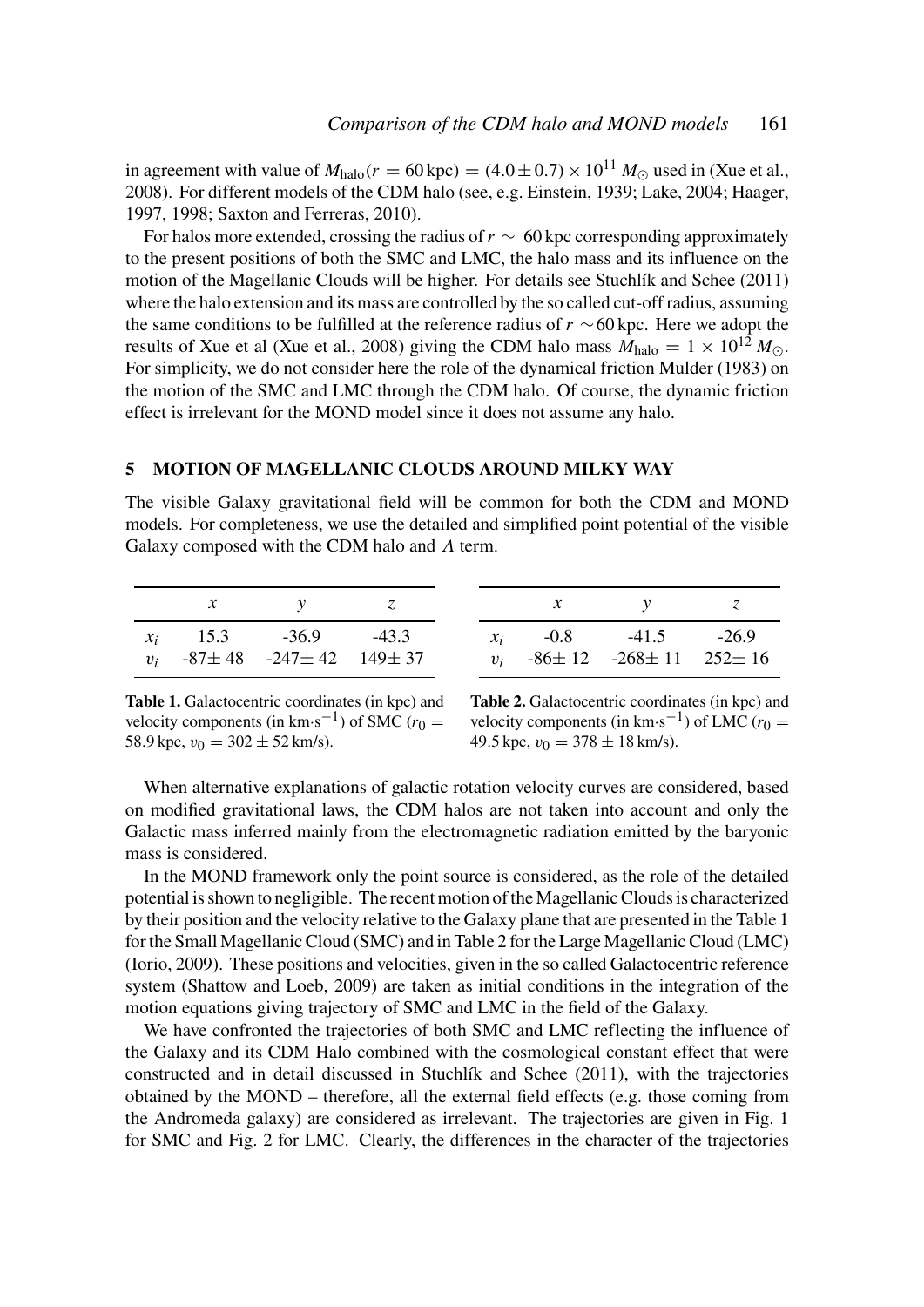# 162 *J. Schee and Z. Stuchlík*

of the Magellanic Clouds are substantial being of the same order as the extension of the trajectories and could thus serve potentially as an efficient test of the validity of the MOND models. Significant differences of the MOND and CDM halo trajectories have been found, both for the SMC and LMC galaxies. For LMC the differences are bigger than for SMC.

# 6 CONCLUSIONS

We compared the trajectories constructed using the models including the CDM halo and the cosmological constant to the those based on the MOND, modelling the rotation curves of visible Galaxy without necessity of the CDM halo. The results, shown in Fig. 1 for SMC and in Fig. 2 for LMC galaxy, indicate enormous differences in the predicted trajectories. In the case of SMC trajectories there is  $\delta r \sim 100$  kpc and  $\delta v \sim 0.2$  kpc/Myr. In the case of the LMC trajectories the differences approach even higher values δ*r* ∼ 500 kpc and δv ∼0.3 kpc/Myr. On the other hand, the detailed description of the gravitational potential of the visible Galaxy is shown to be quite irrelevant for the motion of the Magellanic Clouds. We have found that the trajectories of both SMC and LMC constructed under the model of MOND differ significantly from the trajectories based on the CDM halo models. The CDM halo models were shown to be strongly dependent on the cosmic repulsion represented by the cosmological constant term Stuchlík and Schee (2011). It could be thus interesting to test the role of the cosmic repulsion even in the case of the MOND model. Nevertheless, we expect these effects to be suppressed relative to the CDM model since the closer binding of the SMC and LMC trajectories to the Galaxy.

#### ACKNOWLEDGEMENTS

The present work was supported by the Czech Grants MSM 4781305903.

# **REFERENCES**

- Begeman, K. G., Broeils, A. H. and Sanders, R. H. (1991), Extended rotation curves of spiral galaxies - Dark haloes and modified dynamics, *Monthly Notices Roy. Astronom. Soc.*, 249, pp. 523–537.
- Bekenstein, J. and Milgrom, M. (1984), Does the missing mass problem signal the breakdown of Newtonian gravity?, *Astrophys. J.*, 286, pp. 7–14.
- Besla, G., Kallivayalil, N., Hernquist, L., Robertson, B., Cox, T. J., van der Marel, R. P. and Alcock, C. (2007), Are the Magellanic Clouds on Their First Passage about the Milky Way?, *Astrophys. J.*, 668, pp. 949–967, arXiv: astro-ph/0703196.
- Binney, J. and Tremaine, S. (1987), *Galactic dynamics*, Princeton University Press, NJ.
- Bruneton, J.-P. and Esposito-Farese, G. (2007), Field-theoretical formulations of MOND-like gravity, ` *Phys. Rev. D*, 76(12), 124012.
- Einstein, A. (1939), On a Stationary System with Spherical Symmetry Consisting of Many Gravitating Masses, *Annals of Mathematics*, 40, pp. 922–936.
- Famaey, B. and Binney, J. (2005), Modified Newtonian dynamics in the Milky Way, *Monthly Notices Roy. Astronom. Soc.*, 363, pp. 603–608, arXiv: astro-ph/0506723.
- Famaey, B., Gentile, G., Bruneton, J.-P. and Zhao, H. (2007), Insight into the baryon-gravity relation in galaxies, *Phys. Rev. D*, 75(6), 063002, arXiv: astro-ph/0611132.
- Haager, G. (1997), Two-component dust in spherically symmetric motion, *Classical and Quantum Gravity*, 14, pp. 2219–2230, arXiv: gr-qc/9705002.